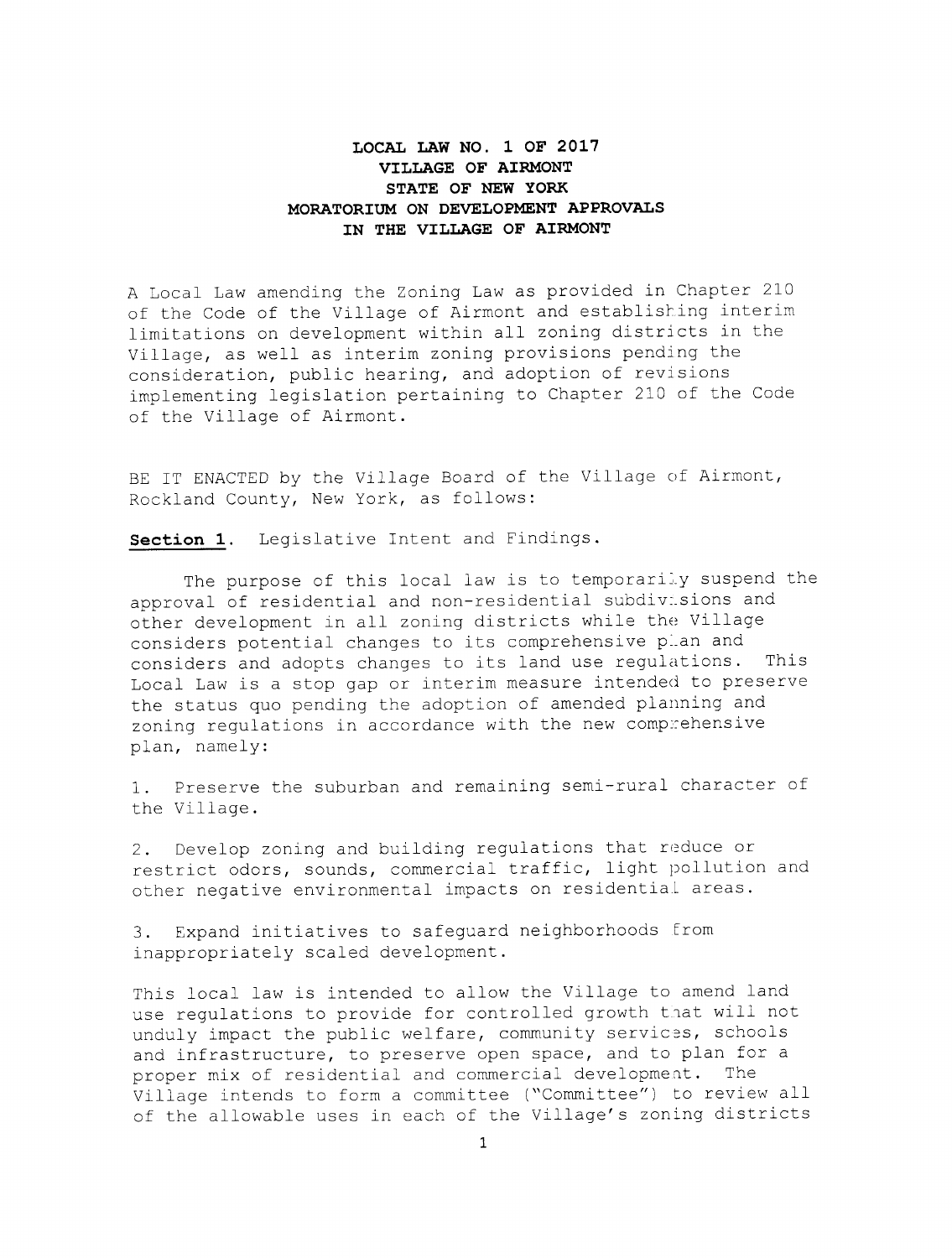to determine whether such uses are appropriate or whether certain uses should be restricted. The Committee also will undertake <sup>a</sup> comprehensive review of its subdivision, site plan and zoning laws. The overall purpose of this local law is to promote community planning values by regulating lard development based on <sup>a</sup> carefully considered plan. This local law prevents <sup>a</sup> "race of diligence" by those seeking to obtain approvals before<br>the new comprehensive plan and requiations are in place. This the new comprehensive plan and regulations are in place. local law will protect the public interest and welfare until an amended comprehensive plan and zoning law are adopted.

### Section 2. Moratorium.

Beginning on the effective date of this Local Law, and for the period ending no later than six months from the effective date of this local law, unless extended by the Village Board of Trustees for good cause after <sup>a</sup> public hearing, or ended sooner should the process be completed ahead of six (6) months, the Planning Board shall not consider any application with respect to the approval of <sup>a</sup> site plan, special permit, or subdivision upon any parcel or parcels of real property located partly or wholly within the Village of Airmont. Concurrently, the Zoning Board of Appeals shall not consider any application for <sup>a</sup> use variance for any parcel or parcels of real property located partly or wholly within the Village of Airmont. No new applications for any development approval shall be accepted and/ or processed by any of the Village's boards, unless expressly exempted from this moratorium pursuant to Section <sup>3</sup> below. This local law is binding on all Village boards, officers and employees and on all persons and property requiring <sup>a</sup> development approval within the Village.

This moratorium may be extended by one (1) additional period of up to six (6) months by resolution of the Village Board upon a finding of good cause, which may be based on the documentation of progress among the Village' <sup>s</sup> staff and consultants.

During the period of the moratorium, the Village shall endeavor to adopt amended planning and zoning regulations quiding future growth and development in the Village. The amending of planning and zoning regulations is also intended to resolve multiple issues and outstanding matters with the Village Code that have resulted in confusion and litigation throughout past years.

#### Section 3. Exceptions

The following are excepted from the moratorium controls established in Section <sup>2</sup> hereof: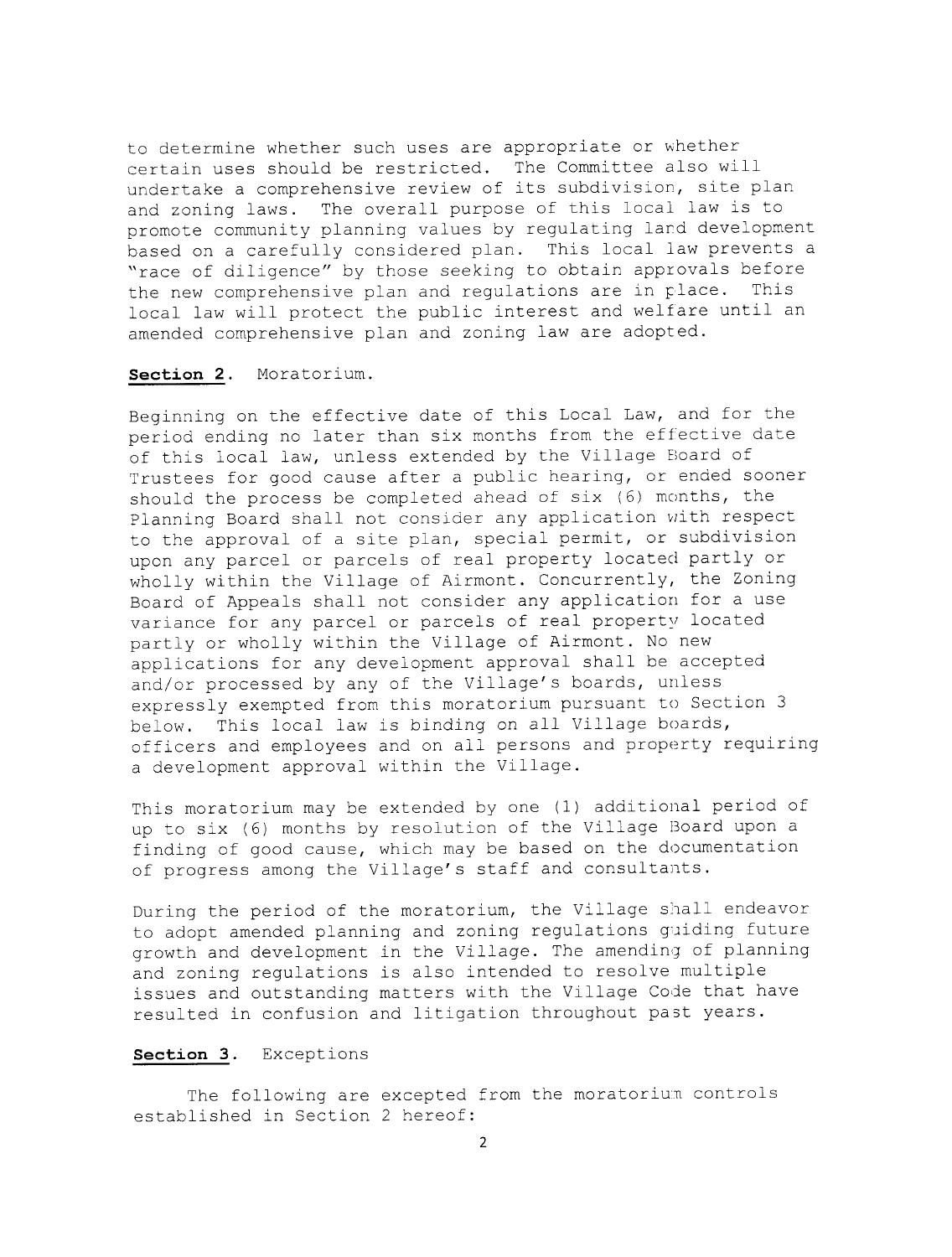A. Any application for revisions or amendments to already approved plans, provided such application does not seek to add more than <sup>500</sup> square feet of additional floor or building space.

B. Any application to alter or adjust existing lot lines between parcels of real property located in <sup>a</sup> residential zoning district which are either used as residential parcels, or are vacant parcels, provided that there is no increase in the number of parcels as <sup>a</sup> result of such alteration or adjustment and provided further that all such resulting parcels conform to all requirements of the Zoning Code.

C. Any complete applications that contain all required submissions to the Community Design Review Committee, Planning Board, Architectural Review Committee and/or Zoning Board of Appeals pending as of the date of adoption by the Village Board of Trustees of this local law.

D. Approval by the Zoning Board of Appeals of an application for an area variance for a single family lot or interpretation.

E. Issuance of <sup>a</sup> ministerial permit such as <sup>a</sup> building permit.

F. Approval by the Zoning Board of Appeals of an application for an area variance for <sup>a</sup> free standing place of worship.

G. No development approval application shall be accepted for review by any of the Village' <sup>s</sup> boards, officers or employees on or after the date of adoption of this local law, except for an application seeking a development approval described in subsection <sup>A</sup> above.

H. Nothing herein shall prevent <sup>a</sup> potential applicant from appearing before the Architectural Review Committee or the Community Design Review Committee.

I. This moratorium shall not prohibit the denial of an application.

Section 4. Administrative Relief from Moratorium.

A. In order to prevent an unlawful taking of property and to prevent irreparable harm, the Village Board is authorized to grant limited relief from this moratorium pursuant to the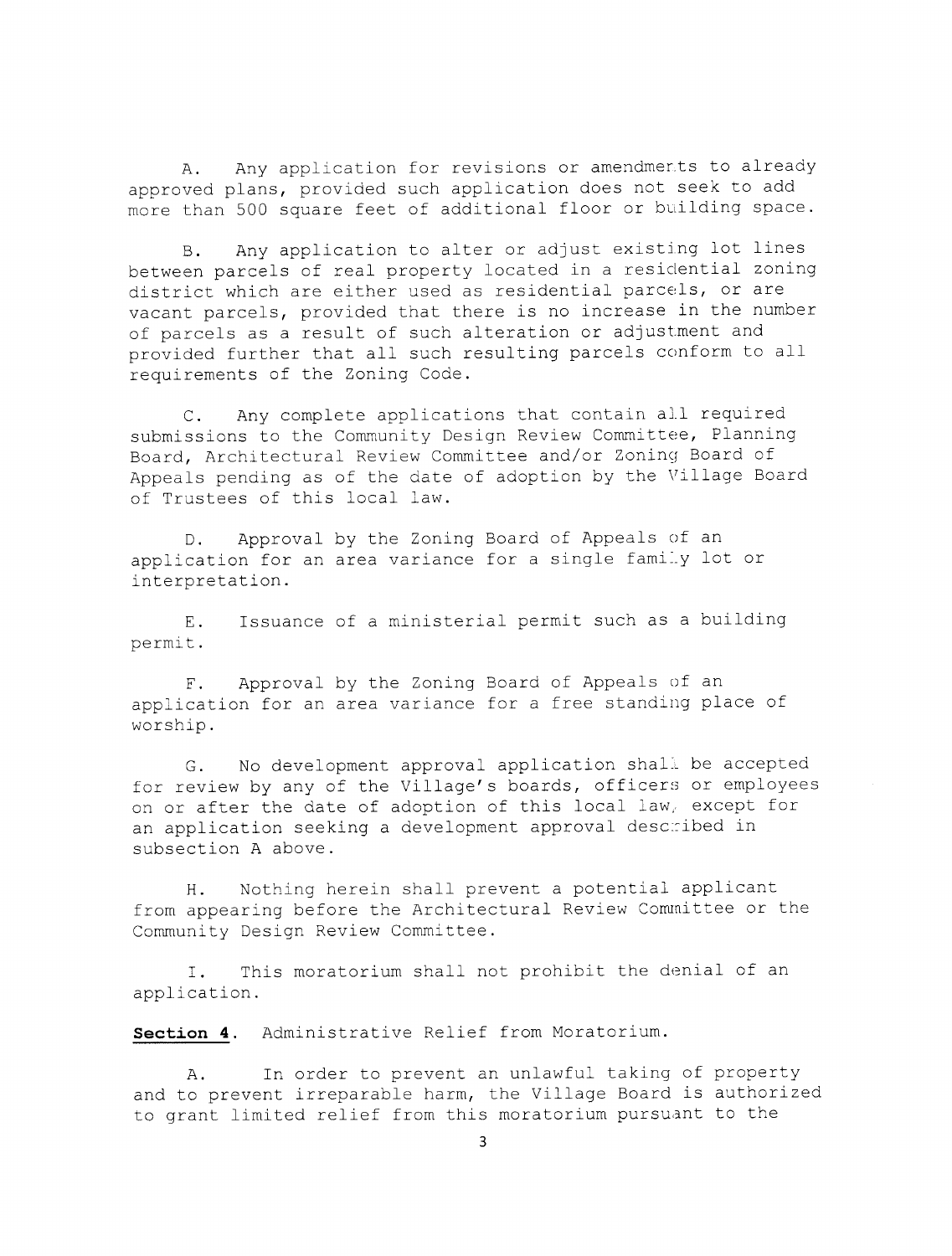standards and requirements herein. An applicant seeking such relief shall be required to show by clear and convincing evidence, including credible dollars and cents procf, that the applicant cannot make any reasonable use of its prcperty with any of the uses permitted in the relevant zoning district; that the moratorium causes irreparable injury to the applicant; and that it would be unreasonable and unjust not to grant relief from the moratorium. Any relief granted by the Village Board shall be the minimum necessary and the Village board may impose conditions on any relief granted.

B. All such applications for relief shall be deemed Unlisted actions under SEQRA. In the event relief from the moratorium is granted by the Village Board, the applicant shall proceed to other Village board(s) to apply for required development approval(s). Notwithstanding any relief granted pursuant to this section, <sup>a</sup> development approval shall not be granted unless the approved application complies with all zoning and all other requirements in effect on the date of approval.

C. The applicant or any other person aggrieved by <sup>a</sup> decision of the Village Board hereunder may apply to the state supreme court pursuant to Article Seventy-Eight of the Civil Practice Laws and Rules.

Section 5. Notice to Applicants - Change in Zoning Requirements.

This section provides notice to all applicants that although an application authorized in Section <sup>3</sup> above may proceed through the Planning Board, Village Board and/or ZBA review process, the applicant proceeds at its risk, because such application may be impacted or denied because of <sup>a</sup> change in zoning requirements. <sup>A</sup> final development approval shall not be granted unless the approved application complies with all zoning and other requirements in effect on the date of final approval.

Section 6. Default Approvals Abolished.

Notwithstanding any law, rule, or regulation to the contrary, no development approval shall be granted, deemed granted or dispensed with as <sup>a</sup> result of the passage of time. Any and all development approvals granted during the period of the moratorium shall require the affirmative vote of the reviewing board(s) with jurisdiction and endorsement of the plat or plan as otherwise required by law.

Section 7. Supersession of Inconsistent Laws, if any.